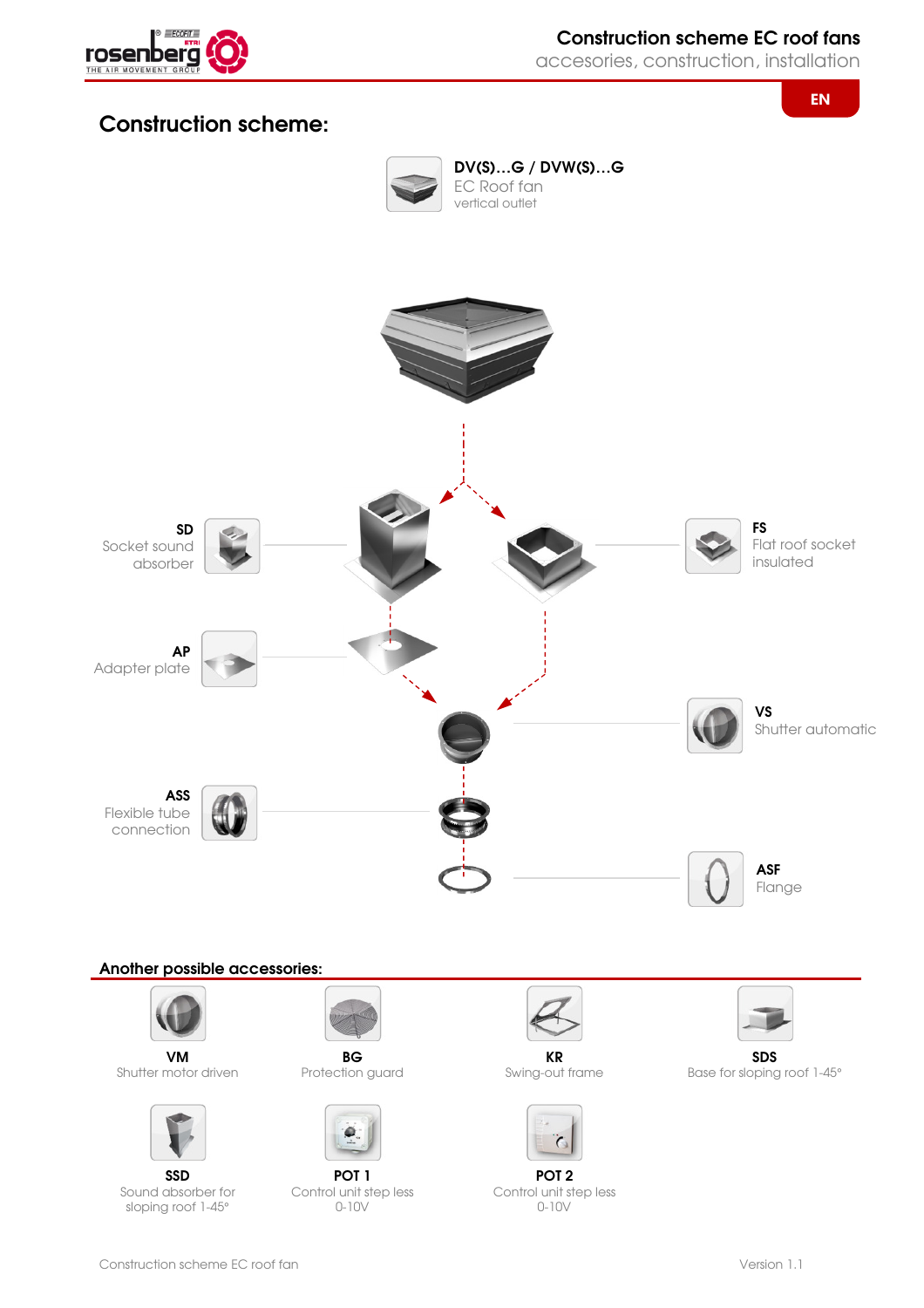

accesories, construction, installation

**EN**

**Example:** Building a roof fan (Type DV(S)...G / DVW(S)...G) with Socket sound absorber (Type SD)

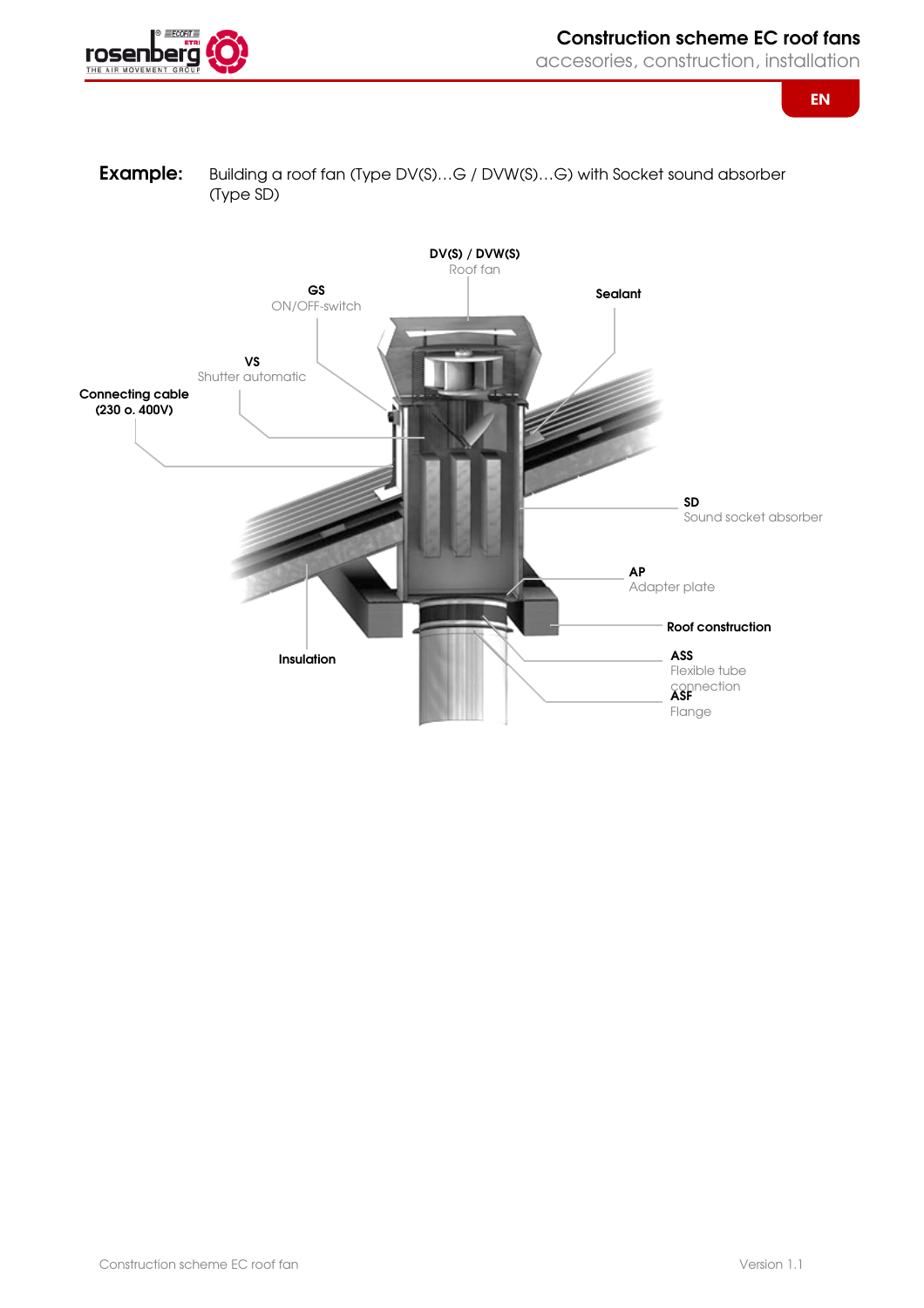

## Construction scheme EC roof fans

**EN**

accesories, construction, installation

# Installation of accessories

#### Step 1

Installation shutter automatic



## Step 2

Installation flexible tube connection